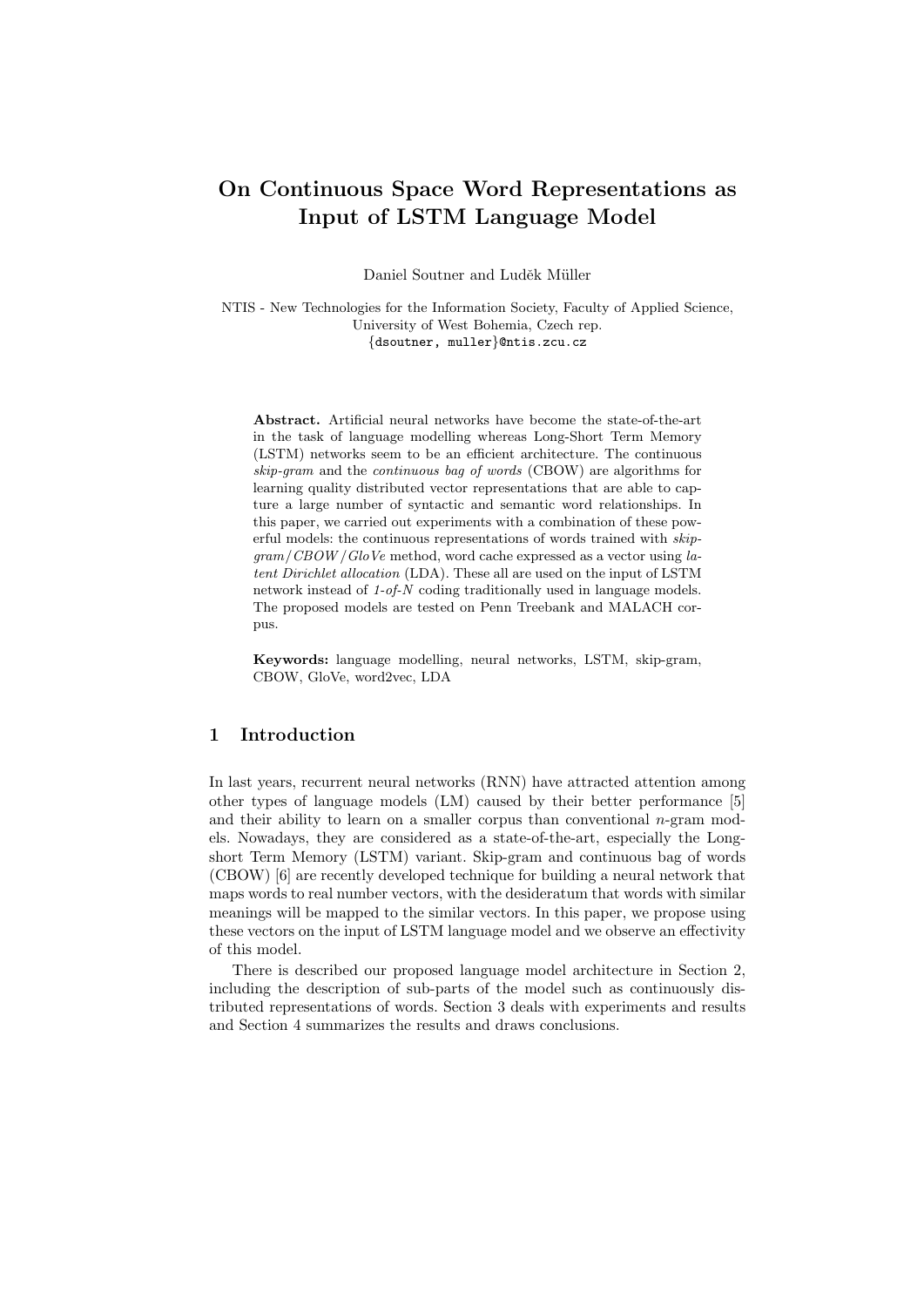2 D. Soutner and L. Müller

# 2 Model Architecture

### 2.1 Recurrent Neural Network Language Model

In standard back-off n-gram language models, words are represented in a discrete space – in the vocabulary. This prevents better interpolation of the probabilities of unseen  $n$ -grams because a change in this word space can result in an arbitrary change of the n-gram probability. The basic architecture of neural network model was proposed by Y. Bengio in [1]. The main idea is to understand a word not as a separate entity with no specific relation to other words, but to see words as points in a finite dimensional (separable) metric space. The recurrent neural networks – using the similar principle – were successfully introduced to the field of language modelling by T. Mikolov [5] and have become widely used language modelling technique.

In our work, we aimed to discover whether we are able to step further and move from words that are projected into the continuous space by network itself to the words projected to vectors with some more powerful techniques (as it is shown in [7]) and to learn the RNN model on this vectors afterwards.

## 2.2 Skip-gram and CBOW

Mikolov et al. in [6] introduced a new efficient architecture for training distributed word representations which belongs to the class of methods called "neural language models". Authors proposed two architectures: continuous skip-gram that tries to predict the context words given the input word and continuous bagof-words (CBOW) that predicts the current word given the context (Figure 1). The input words are encoded in 1-of-N coding, the model is trained with hierarchical softmax, a context in interval 5-10 word is usually considered. We used publicly available  $word2vec^1$  tool in our experiments.

## 2.3 Log-bilinear Variant of Skip-gram and CBOW

The log-bilinear variant (LBL) of both previously described architectures (CBOW-LBL and skip-gram-LBL) learned by noise-contrastive estimation (more could be found in [9]) seemed to perform slightly better on word analogy tasks. Thus, we decided to compare word vectors obtained with these architectures with the previous ones. We used the publicly available LBL4word2vec tool in experiments.<sup>2</sup>

#### 2.4 GloVe (Global Vectors for Word Representation)

In essence, GloVe (Global Vectors for Word Representation) [10] is a log-bilinear model with a weighted least-squares objective. The main intuition which underlies this model is the simple observation that ratios of word-word co-occurrence

<sup>1</sup> code.google.com/p/word2vec

<sup>2</sup> github.com/qunluo/LBL4word2vec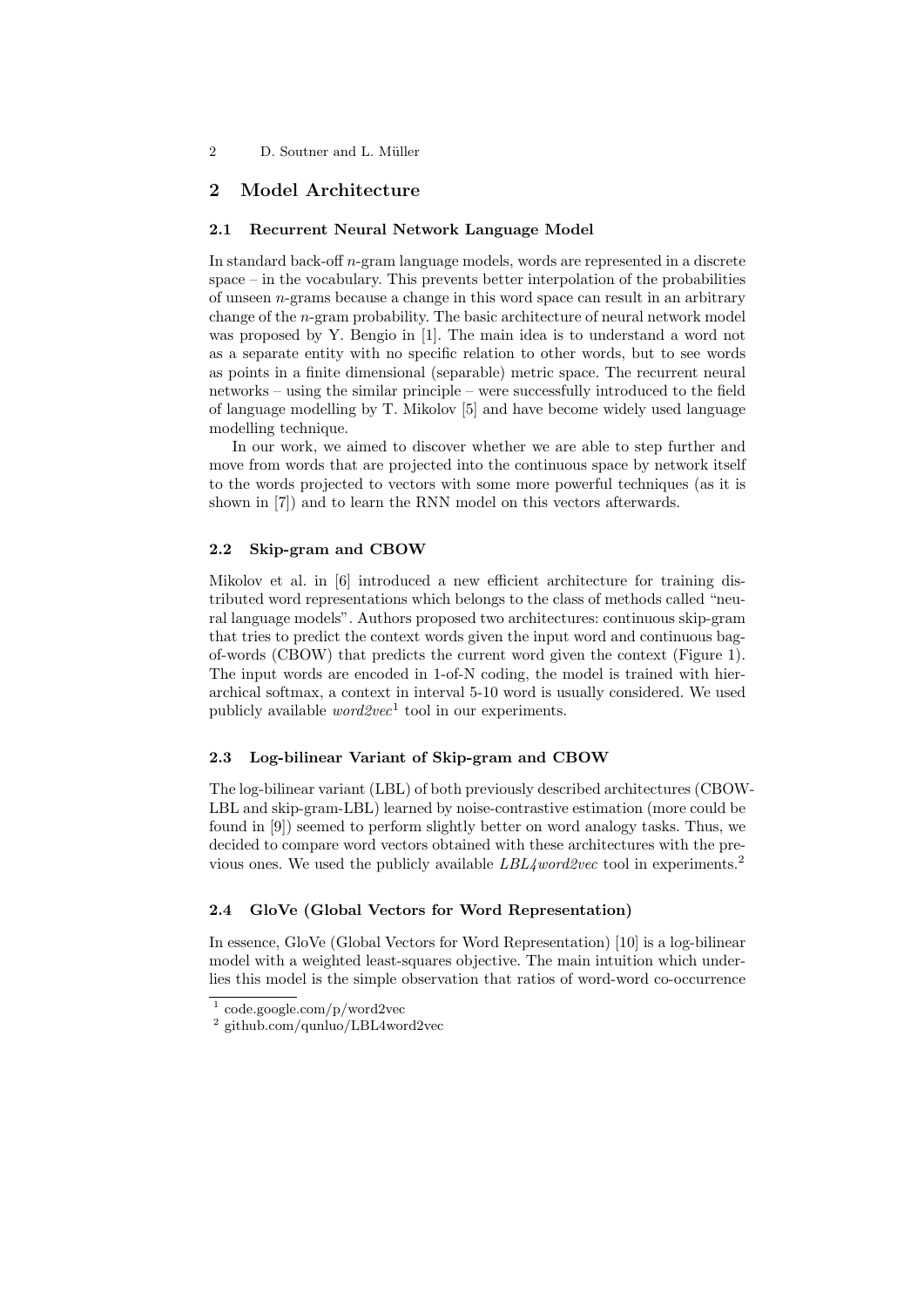

Fig. 1. The scheme of CBOW and skip-gram architecture. CBOW predicts the current word given the context and skip-gram that predicts the context words given the input word.

probabilities have the potential for encoding some form of meaning. The training criterion of GloVe is to estimate word vectors such that their dot product equals the logarithm of the words' probability of co-occurrence. Owing to the fact that the logarithm of a ratio equals the difference of logarithms, this objective associates (the logarithm of) ratios of co-occurrence probabilities with vector differences in the word vector space. Because these ratios can encode some form of meaning, this information gets encoded to the vector differences as well. Details about this architecture and implementation are published in [10]. We used the publicly available  $GloVe$  tool in our experiments.<sup>3</sup>

## 2.5 LDA

In addition to the word embeddings – to exploit more information from the long span context – we decided to use the latent Dirichlet allocation (LDA) [2] in our experiments as we already did in our previous work [13].

The LDA process converts word representation of a document to a lowdimensional vector which represents a probability of the topic. It represents documents as mixtures of topics that split out words with certain probabilities. In our experiments, we fixed the length of the word cache while computing the topic distribution.

<sup>3</sup> nlp.stanford.edu/projects/glove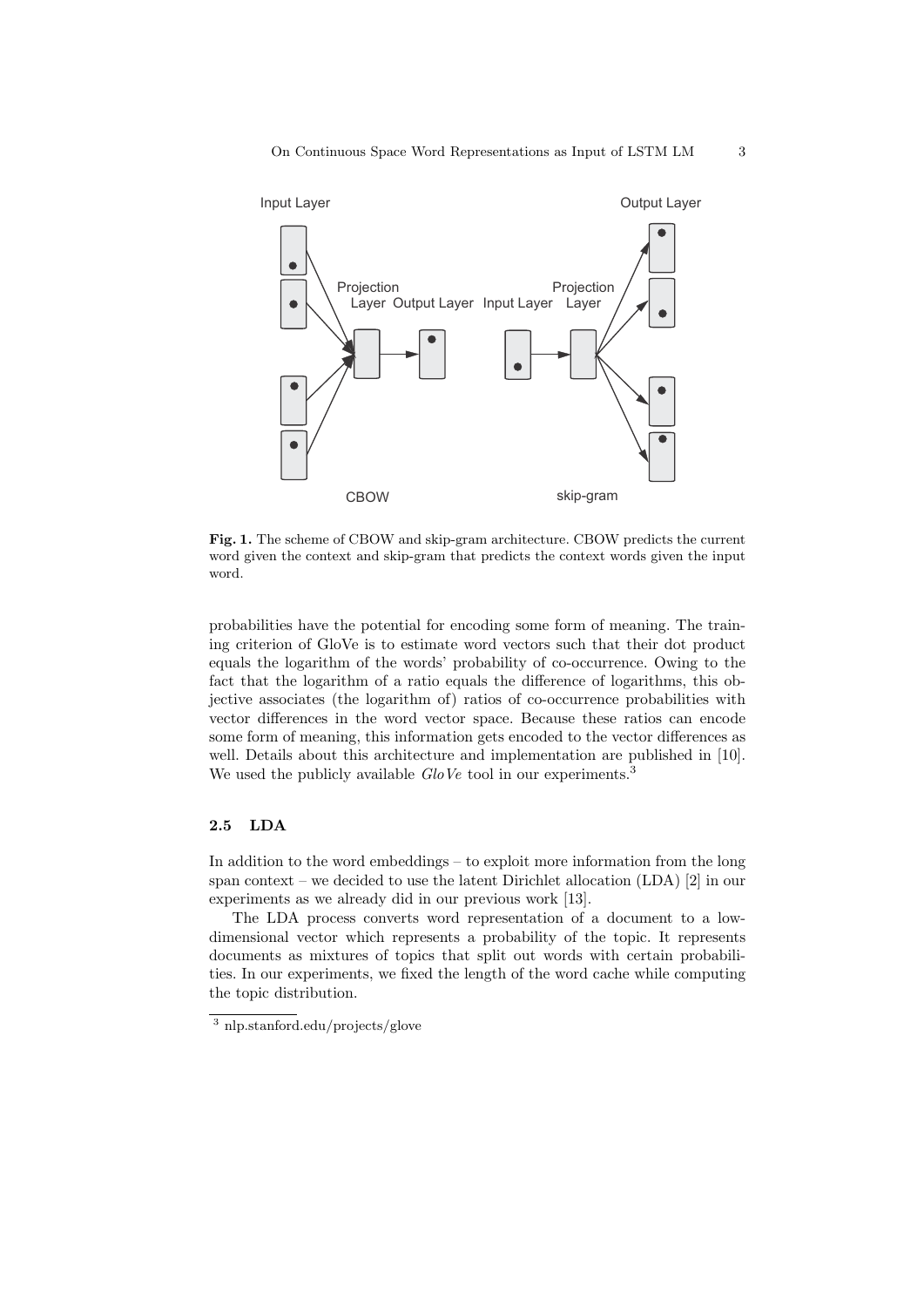We divided text to documents of 10 non-overlapping sentences for Penn Treebank corpus. For MALACH corpus, we stacked sentences to documents so that they are not longer than 200 words. The input vector of NN is modified as word embedding extended with this additional LDA feature computed from cache with the length of 50 words. The models were created with *gensim* tool  $[12]$ . We explored several configurations of trained models with a different number of topics.

## 2.6 Our Model Architecture

The motivation for our model and the background of the work was already lightly sketched out in Section 2.1. The main idea was to replace the word projections, which are computed by the recurrent neural network itself, with better ones. By the training RNN language model, the network learns own word embeddings, but if we look closer to they are estimated only from the past word co-occurrences (which comes from recurrentness of the network).

While all previously described models (in Sections 2.2, 2.3 and 2.4) produce better word vectors – in some point of view and measured in some applications. We assume, that this is caused by their architecture since they are all taking into account both words in past and words in the future context. This, in our opinion, makes the resulting vectors more accurate. The projections perform better while they are trained on more text or trained in more iterations, thus we run experiments with a various number of iterations over the training text.

We chose for our experiments the Long-short Term Memory (LSTM) [4] networks architecture due its better ability of learning [14].The scheme of one LSTM cell is shown in Figure 2. The simpler "vanilla" RNN network showed to be unstable while we were changing the input of the model in experiments.

To be able to catch the longer context, which is also crucial for accurate language model, we added LDA context features. This architecture, as we expect, should allow to discover more regularities in a language.

More technically, first the word vectors are computed for every word in vocabulary from training text (by different techniques mentioned above). Afterwards, in the training phase of the language model we give to the input of LSTM network these vectors instead of 1-of-N encoding of words. The input vector could be moreover extend simply by appending with the LDA vector – computed for every context.

## 3 Experiments and Results

In this section, we describe experiments which we did with proposed models and presenting the obtained results. The data are described in first part, the details about the training and the results follow.

<sup>4</sup> D. Soutner and L. Müller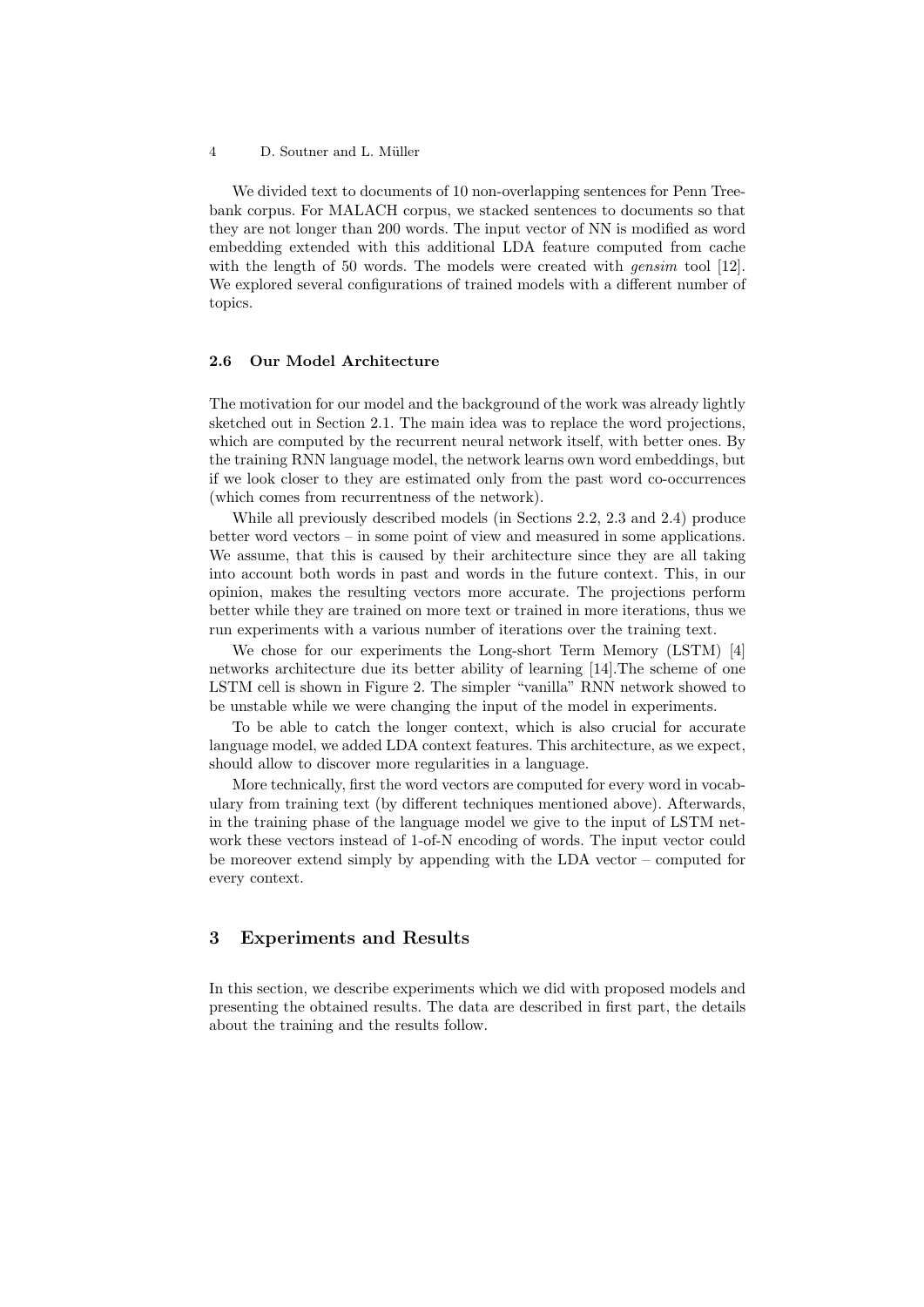

Fig. 2. The scheme of LSTM cell.

## 3.1 Data

Penn Treebank To maintain comparability with the other experiments in literature, we chose the well-known and widely used Penn Treebank (PTB) [3] portion of the Wall Street Journal corpus for testing our models. This is quite rare in the language modelling field and allows us to compare direct performance of different techniques and their combinations. Following common preprocessing was applied to the corpora:

- words outside the 10K vocabulary were mapped to a special token (unknown word)
- all numbers were unified into  $\langle N \rangle$  tag
- punctuation was removed.

The corpus was divided into tree parts: sections 0-20 were used as the training data, sections 21-22 as the validation data and sections 23-24 as the test data.

MALACH We also wanted to carry out results on some real-world problem, so we decided to evaluate our models on the MALACH corpus [11]. Steven Spielberg (inspired by his experience making Schindlers List) established the Survivors of the Shoah Visual History Foundation (1994) to gather video testimonies from survivors and other witnesses of the Holocaust. It contains approximately 375 hours of interviews with 784 interviewees along with transcripts and other documentation. The original release includes transcripts of the first 15 minutes of each interview, which makes in a textual form circa 2M tokens, the vocabulary consists of 21.7k words. We split this data to train (70%), development and test folds (13% and 17%).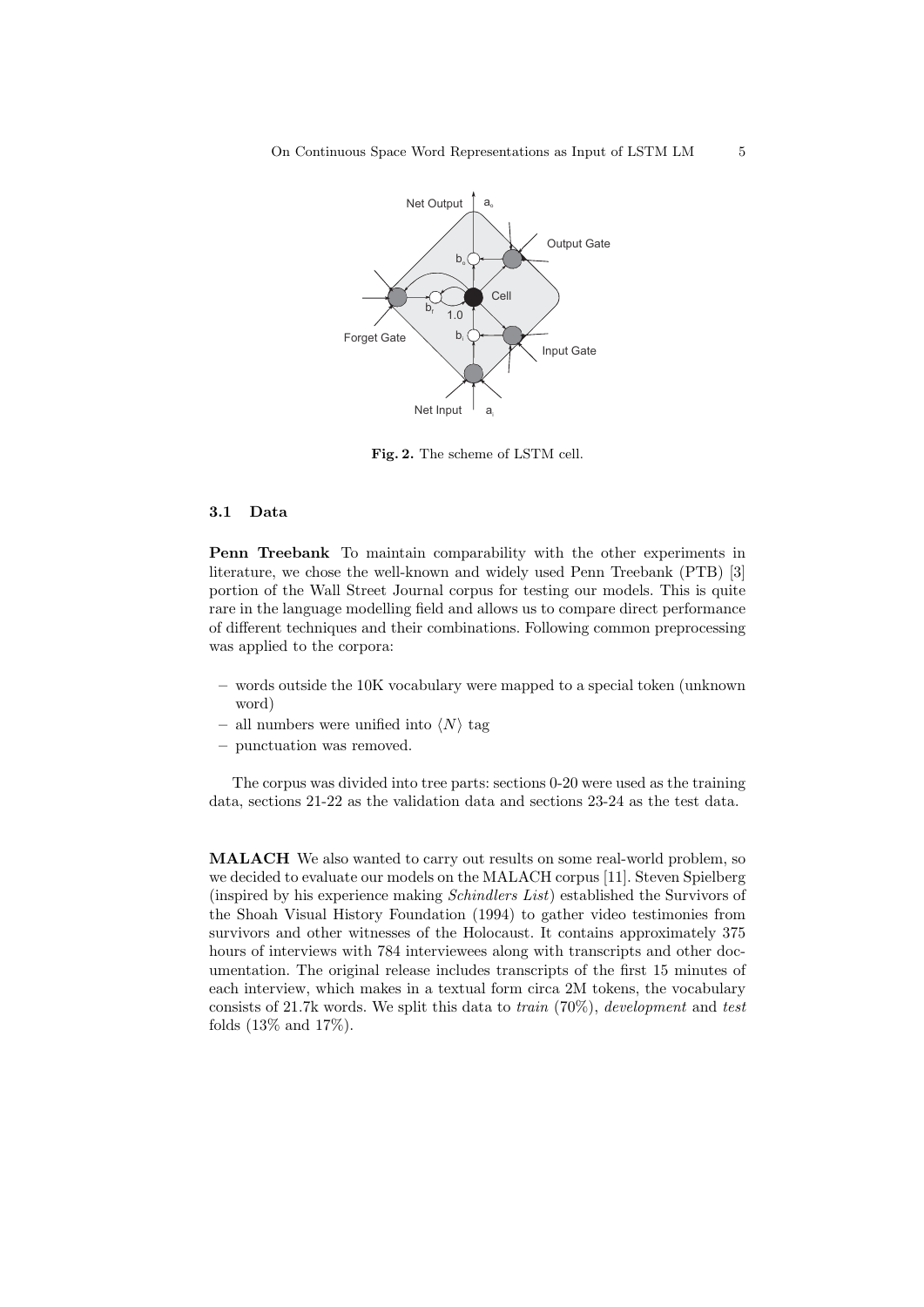## 6 D. Soutner and L. Müller

#### 3.2 Training

For obtaining word embeddings, we used context window size of 10 words and the other parameters we anchored to default settings because tuning more parameters would be exhausting. For the language model – as remarked above – we used LSTM network, to speed up experiments the simplified version. During the training phase, the gradients were clipped into the interval  $\langle -1, 1 \rangle$ ; starting with learning rate at  $\alpha = 0.16$  and while not achieving perplexity decrease we halved learning rate. The width of a hidden layer is fixed to 100 neurons.

### 3.3 Results

First, we evaluated, which word embeddings are suitable for this task; we employed algorithms described above. The performance of word embeddings also strongly depends on a number of training iterations, hence we produced results with various number of them – they are shown in Figure 3. If we employ the LDA



Fig. 3. Various types of word vectors, performance measured on PTB while using them in language model

extension, we obtain a bit better results, as we supposed. The best results on PTB are shown in Table 1.

The results for the MALACH task are in Table 2, where we compared our model (LSTM-100&CBOW LBL-100) with RNN models (RNN-100 and RNN-400 with 100 respectively 400 neurons in hidden layer). The CBOW LBL embeddings were used as the best option from experiments before. The RNN models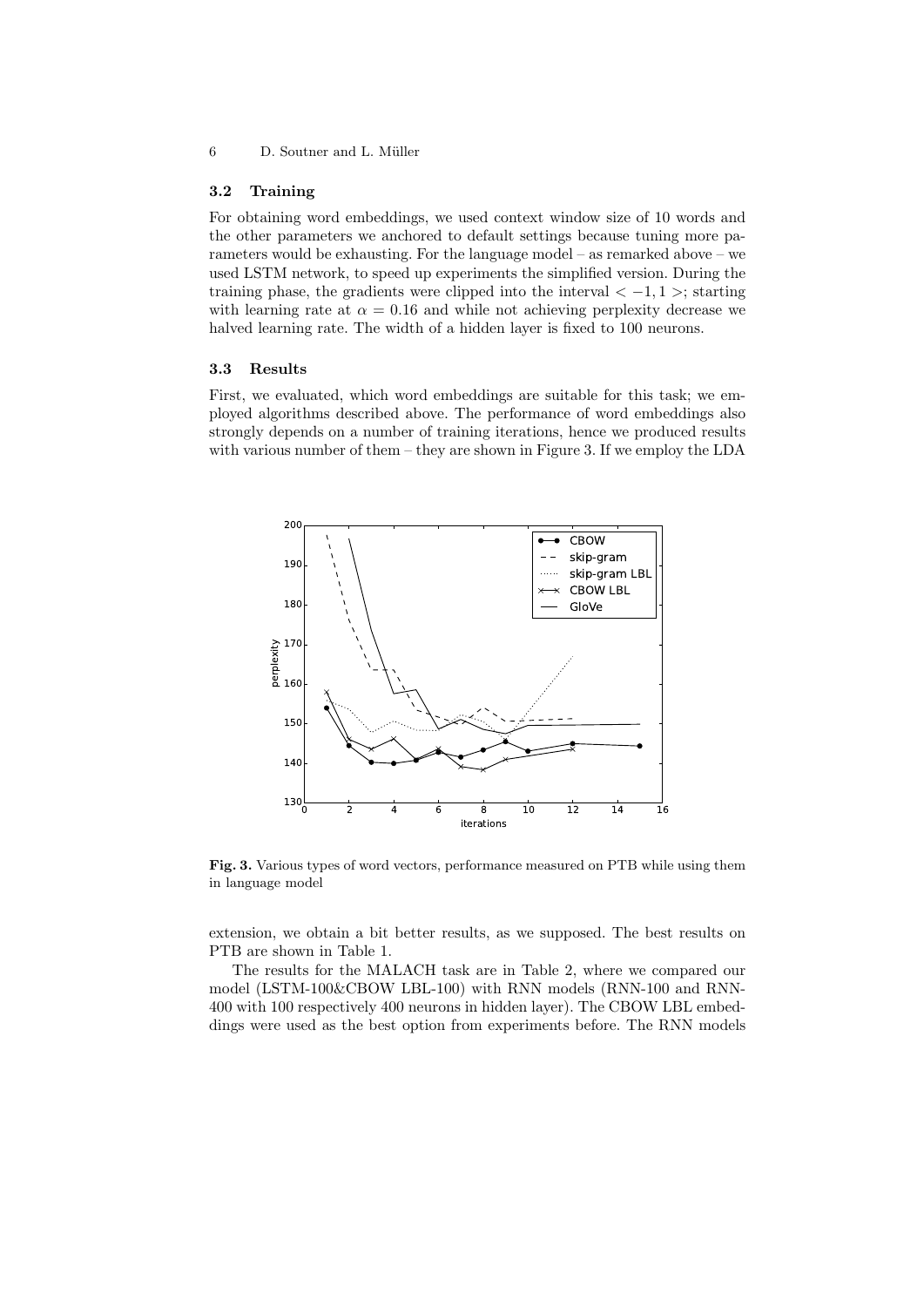| Model                                | PPL   |
|--------------------------------------|-------|
| $LSTM-100$                           | 144.0 |
| $LSTM-100\&CBOWLBI-100$              | 138.4 |
| LSTM-100&CBOW LBL-100 + LDA-50 133.6 |       |

Table 1. Perplexity results on Penn Treebank corpus.

were trained with RNNLM Toolkit<sup>4</sup>, number denotes a size of a hidden layer. We also added results achieved with a linear combination of neural models with more conventional models Knesser-Ney 5-gram (KN5) and maximum entropy on 5-gram features (ME5). For the completeness the result with LDA (with 50) extension is added and also the model mixed together with  $n$ -gram models (with linear interpolation, which coefficients were tuned on development data with EM algorithm).

| Model                                      | PPL |
|--------------------------------------------|-----|
| <b>RNN-100</b>                             | 107 |
| $RNN-400$                                  | 100 |
| $LSTM-100$                                 | 99  |
| $RNN-100 + KN5 + ME5$                      | 94  |
| LSTM-100&CBOW LBL-100                      | 94  |
| LSTM-100&CBOW LBL-100 + LDA-50             | 91  |
| LSTM-100&CBOW LBL-100 + LDA-50 + KN5 + ME5 | 83  |

Table 2. Perplexity results on MALACH corpus.

## 4 Conclusion and Future Work

We proposed language model using continuous word representation as input and extended this input with information from context vectors. We employed techniques that are assumed as a state-of-the-art such as LDA, skip gram and a log-bilinear continuous bag of words. The experiments showed the improvement of 4-5% in perplexity over standard LSTM/RNN models measured on Penn Treebank and MALACH corpus and with LDA extension circa 7%-8%.

We shown, that using continuous word vectors computed outside of neural network could improve LSTM-LM performance and even more if we add additional context information. Nevertheless it is good to notice, that the type and the quality matter i.e. number of train iterations of word vectors and algorithm. In our next work, we would like to further verify our approach on other corpora

<sup>4</sup> rnnlm.org